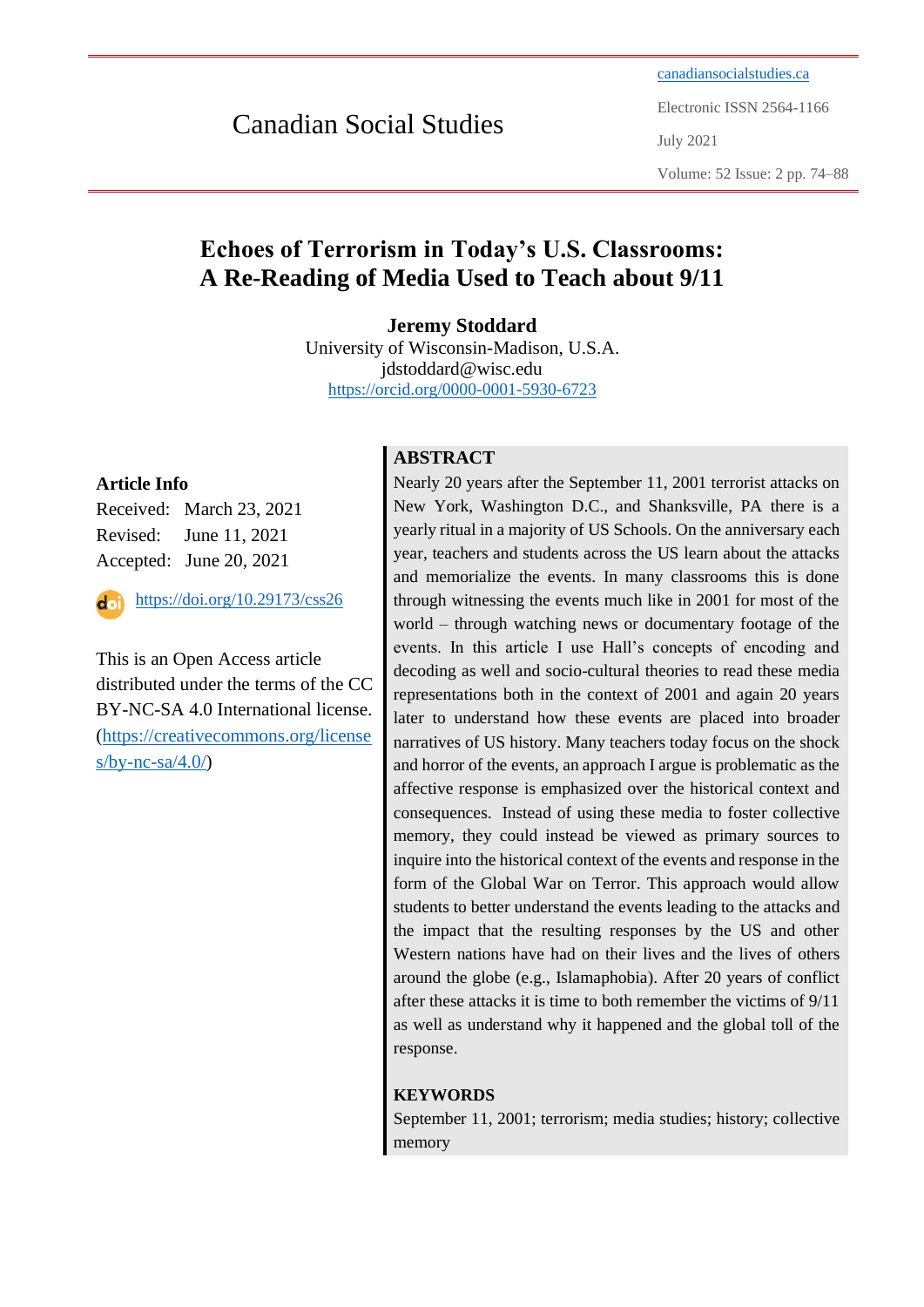#### **Introduction:**

### **"Islamic Extremist is to Islam as \_\_\_\_\_\_\_ is to Christianity."**

On October 3rd, 2001 the popular Aaron Sorkin-produced U.S. television series *The West Wing*, about a fictional president and his staff, broadcast a special episode in response to the terrorist attacks of September 11, 2001 (9/11) on New York, Virginia and Pennsylvania (Sorkin & Misiano, 2001). This episode, titled *Isaac and Ishmael*, was quickly produced and included the fictional White House in a lock down as a terrorist threat loomed. The message of the episode was to warn against profiling Muslim citizens as potential terror suspects. It foretold what would become real issues of surveillance, torture, and harassment of suspected terrorists and violence toward Muslim and Sikh populations in the United States. This response was not as prophetic as it may seem today – but was instead rooted in an understanding of how quickly nationalistic fervor and xenophobia would paint all Muslims or those assumed to be Muslim as terrorists (Abhasakun, 2017).

The answer to the fill in in the blank question posed in the episode—"Islamic extremist is to Islam as is to Christianity"—seemed somewhat more prophetic than the anticipated response toward Muslim Americans. This question was posed in the episode to a group of middle school students under lock down in the White House – and the answer provided by another staff member was "KKK" (aka, Ku Klux Klan). Of course, this answer in today's context may seem divine given the January  $6<sup>th</sup>$  invasion of the U.S. Capital led by White supremacist groups. However, Sorkin's response in *West Wing* was simply informed by a long list of domestic terrorism, or terrorism committed by individuals or groups within their own country. These incidents occurred throughout the 1990s, had a lineage dating back to the days of Reconstruction after the U.S. Civil War, and are on the rise again today. These are the echoes of terror to which the editors of this special issue refer.

Viewed today, in the wake of the January  $6<sup>th</sup>$  attack on the U.S. Capital by White nationalist groups hoping to disrupt the peaceful transfer of power from the Trump administration to the Biden administration (Roose, March 4, 2021), this reference to the KKK seems even more appropriate. Signs at the "insurrection" at the capital included references to the Bible and Christianity. Among these groups are members of the Qanon phenomenon that believed Donald Trump would be the savior against a ring of Democratic politicians bent on pedophilia and world domination (Roose, 2021). This same group, and those orchestrating the conspiracy theories that fuel them, have their roots back to the 9/11 attacks. From the 9/11 attacks emerged Alex Jones, a primary instigator of conspiracy theories, as well as other anti-government and White nationalist groups (Stahl, September 6, 2011). These groups have helped to fuel the polarized, nationalistic, right wing, and anti-Semitic groups that stormed the U.S. Capital. Teachers likely debated having their students watch these events unfold (or discuss them in their virtual classes) in similar ways to the decision to allow classes to watch the 9/11 terrorist attacks unfold on national news programs (Will & Sawchuck, 2021). However, in 2021 students and teachers could view the events in real time through numerous social media feeds instead of just relying on national news coverage.

In this paper I examine how news programs from 9/11 and the many documentary films produced using footage from that day continue to be used in U.S. classrooms. In fact, they were the source most frequently identified to teach about the events of  $9/11$  – and this teaching largely occurs on the day of the anniversary and focuses on (re)witnessing the attacks and memorializing the heroes and victims of the day (Stoddard, 2019). Of course, the young people in those classes today have no living memory of the events of 9/11. In this article, I explore what it means for students to view these media recordings of 9/11 as their primary understanding of the events. This is particularly poignant given the upcoming 20-year anniversary of the attacks and the current U.S. context where teachers have reported sharp increases in students referencing conspiracy theories and misinformation about 9/11 in classes as well as references to rhetoric associating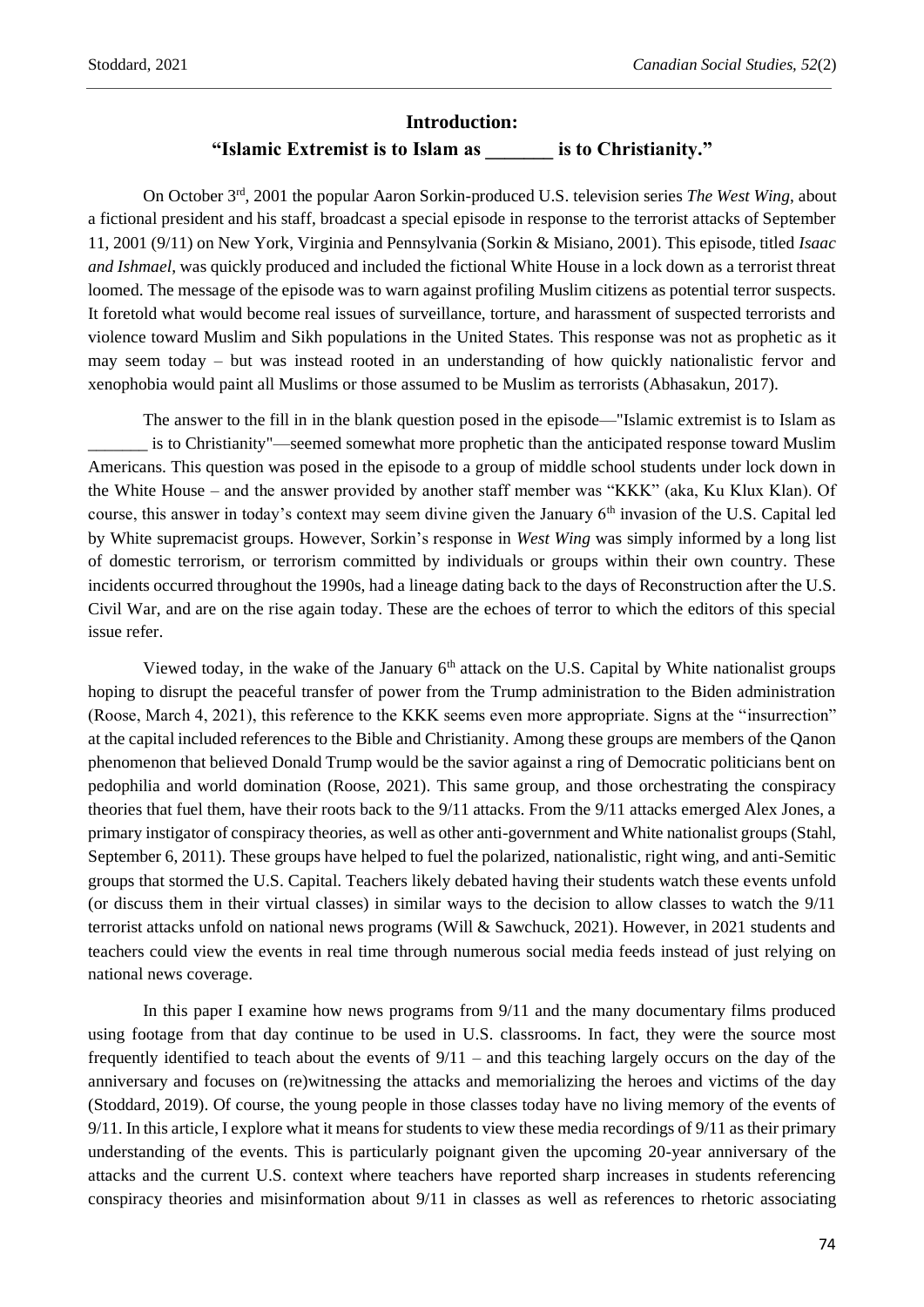Muslims with terrorism in the context of the proposed and then partially implemented "Muslim travel ban" (Stoddard, 2019).

In order to inform this re-reading of these video recordings of 9/11 in today's context, I utilize Stuart Hall's (1980) theory of encoding and decoding. The teachers' reported goal of using these media sources is to help young people (re)experience the events of 9/11 in the same way they may have experienced them as a shock, as an event that brought the nation together, and as an event that shaped U.S. foreign policy for the next 20 years. Using the concepts of encoding and decoding within particular political and historical contexts allows for an interpretation of how these readings of media may shift in meaning and in effect throughout today's classrooms. This re-reading of 9/11 media will also inform suggestions for teacher practice to help their students better contextualize and understand the events of 9/11 as well as how these events link to continued political and social ideologies and actions in the present-day United States and beyond.

## **Analytical Framework**

In order to make sense of how media may have been received or decoded in the United States and around the world (including teachers) on the day of the attacks with how they may be viewed today, I utilize Hall's concept of encoding and decoding. Hall's (1980, 1982, 1996) highly influential contribution, relying on semiotics and building from theory within mass communications, recognized not only the constructed nature of media but also that media was shaped or encoded in a particular context and influenced by the views of those producing media as well as the dominant ideologies of the time. Hall also theorized that a process of decoding these messages was dependent on who the "reader" of the media was—their views, experiences, and ideologies.

This process of looking at media as symbol systems within discourses between producers and audiences provides researchers who study media effects the ability to examine the relationship between intended messages in media or preferred reads in Hall's (1980) work, as well as unintended or even oppositional reads. This reading is in part dependent on whether the message being engaged with by audiences matches or differs from the ideological views of the producer. However, this notion of media messages largely reflecting dominant ideologies has also been highly critiqued. As Pillai (1992) noted in his re-reading of Hall's theory,

Hall seems to assume unproblematically that the preferred meaning and the preferred reading of a text are equivalent to the dominant ideology. The process of "preferring" the meaning of a text, at the moment of encoding, is simply read as repeating the dominant ideology. A similar problem occurs at the moment of decoding. (p. 222)

Pillai (1992) noted that Hall's later work better integrated a more sophisticated notion of ideology using the work of Gramsci and the conceptualization of a theory of articulation. This articulation theory recognized that there is no determination in media messaging but that context and time shapes how messages are encoded and decoded. In this way Hall argues that a media message is "not 'eternal' but has constantly to be renewed, which can under some circumstances disappear or be overthrown, leading to old linkages being dissolved and new connections-rearticulations-being forged" (Hall, 1985, p. 113). Using the process of encoding and decoding in this way allows for interpretations of the views and articulations of why teachers from our study use footage of the day of the 9/11 attacks. It also affords an exploration of how their decoding, shaped both from their experience that day as well as every year since, may compare to the decoding or reading of their students, who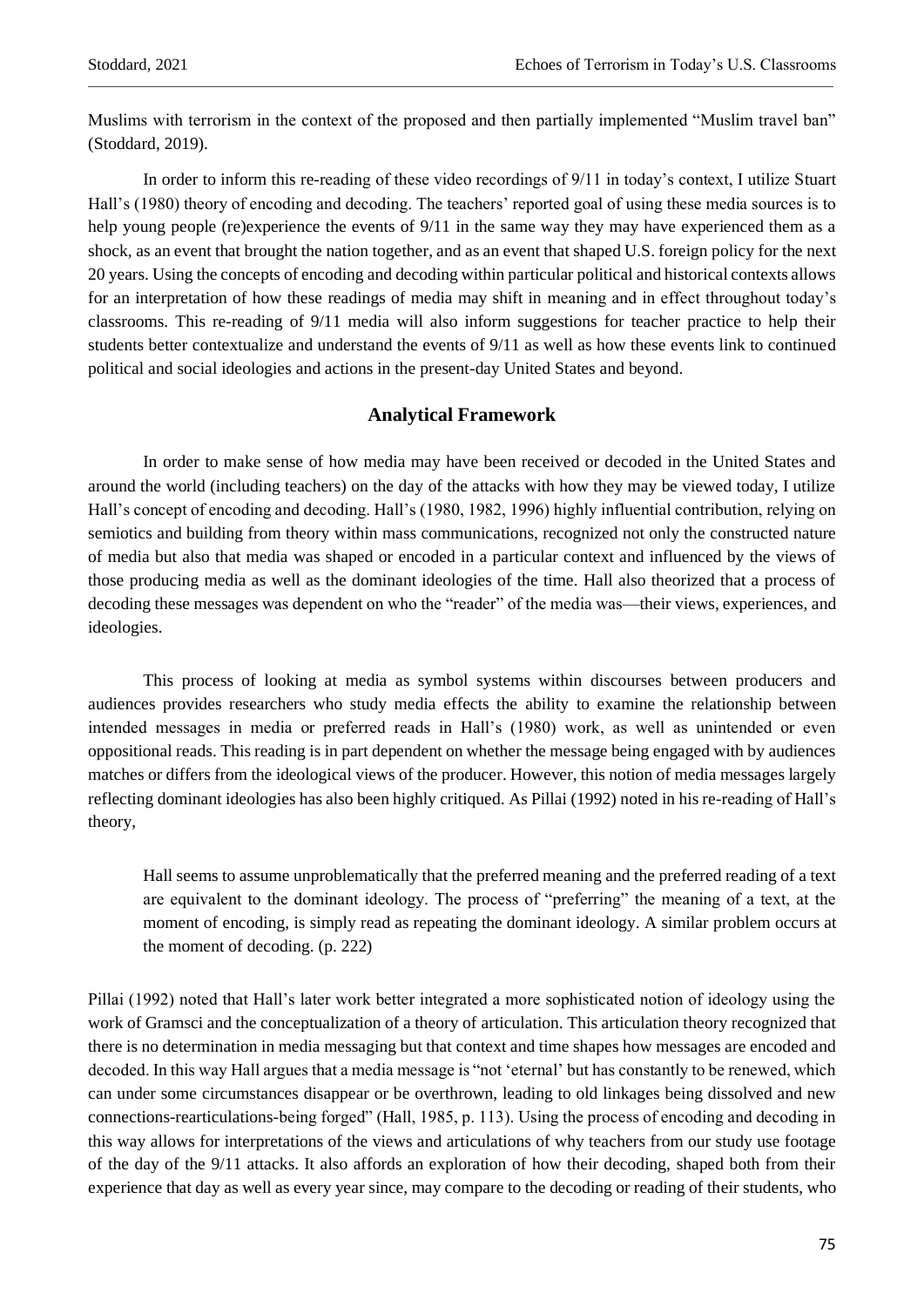were not alive on that day. Further, it allows for a comparison of the preferred reading of these images and how they were encoded in 2001 and now—almost 20 years later.

Within history education, ideologies of the type Hall refers to are often present in the forms of historical narratives and narrative templates used to make sense of the past (e.g., Foner, 1999; Wertsch, 2002). These narratives, which in U.S. history textbooks and other forms of official narratives often take the form of U.S. history as a narrative of freedom and progress – of exceptionalism and moral high ground – very much shape how citizens make sense of past and future events (Foner, 1999). These narratives, after years of reinforcement, take the form of narrative schema or templates for making sense of historical and present events that emerge (Wertsch, 2002). As some of the studies illustrate in the next section, these narratives are used to define what the attacks of 9/11 represent (i.e., explain why they happened) and justify the U.S. and other nations' responses. They also shape the dominant collective memory that emerged and is reinforced yearly on the anniversary in many schools across the country.

#### **Previous Research and Relevant Literature**

The research presented here is part of a line of research on how 9/11 has been included in U.S. curriculum and academic standards that started in 2003. At that time, I began working with a team of researchers focused on analyzing curriculum developed to teach on the first anniversary of the 9/11 attacks (Hess & Stoddard, 2007). In particular we focused on analyzing the curriculum using key questions such as: What is  $9/11$ ? What is terrorism? And how should the United States respond? The resounding answer at that time was the view that 9/11 was unprecedented and a shaped a moment of national and global support behind the United States and against terrorism.

Beyond this general theme, however, we noticed that groups producing the curriculum had varied and diverse goals for their specific curriculum – toward tolerance, understanding U.S. Foreign Policy, nationalism, and specific actions like voting. We also found that the use of moving images—from news broadcasts of the day and custom educational videos created by these organizations—held a prominent role in these curricula.

After this initial study we began looking at how 9/11 and the War on Terror (WoT) were integrated in other forms of curriculum and policy documents. The Global War on Terror was the term used by the administration of then-U.S. President Bush to describe intelligence, military, and foreign and economic policy action against terror groups and threats – though almost exclusively focused on Muslim terrorist groups from outside of the US. In order to understand the evolving role 9/11 and the WoT played in U.S. curriculum and academic standards, we applied similar questions and processes to examine the first and second editions of popular textbooks published after 9/11 (e.g., Hess, Stoddard & Murto, 2008; Stoddard, Hess & Hammer, 2011), followed by an analysis of two iterations of how 9/11 and the WoT were integrated into state academic standards (e.g., Stoddard & Hess, 2008b; Stoddard, Hess, & Brooks 2016). Across these studies several themes remained constant:

- 1) 9/11 was a horrific event that caused the world to rally to the U.S. side.
- 2) There is a focus on heroes and heroism from the day.
- 3) There was conceptual confusion of terrorism with definitions and examples not aligning within the same text. There was also a consistent emphasis on examples of terrorism by Islamic fundamentalists with few from domestic terrorist groups who were not Muslim (e.g., White nationalists).
- 4) Finally, there was little inclusion of the controversies related to the attacks, and the U.S. and allied response to 9/11, until about ten years after the attacks. Even then, certain topics were deemed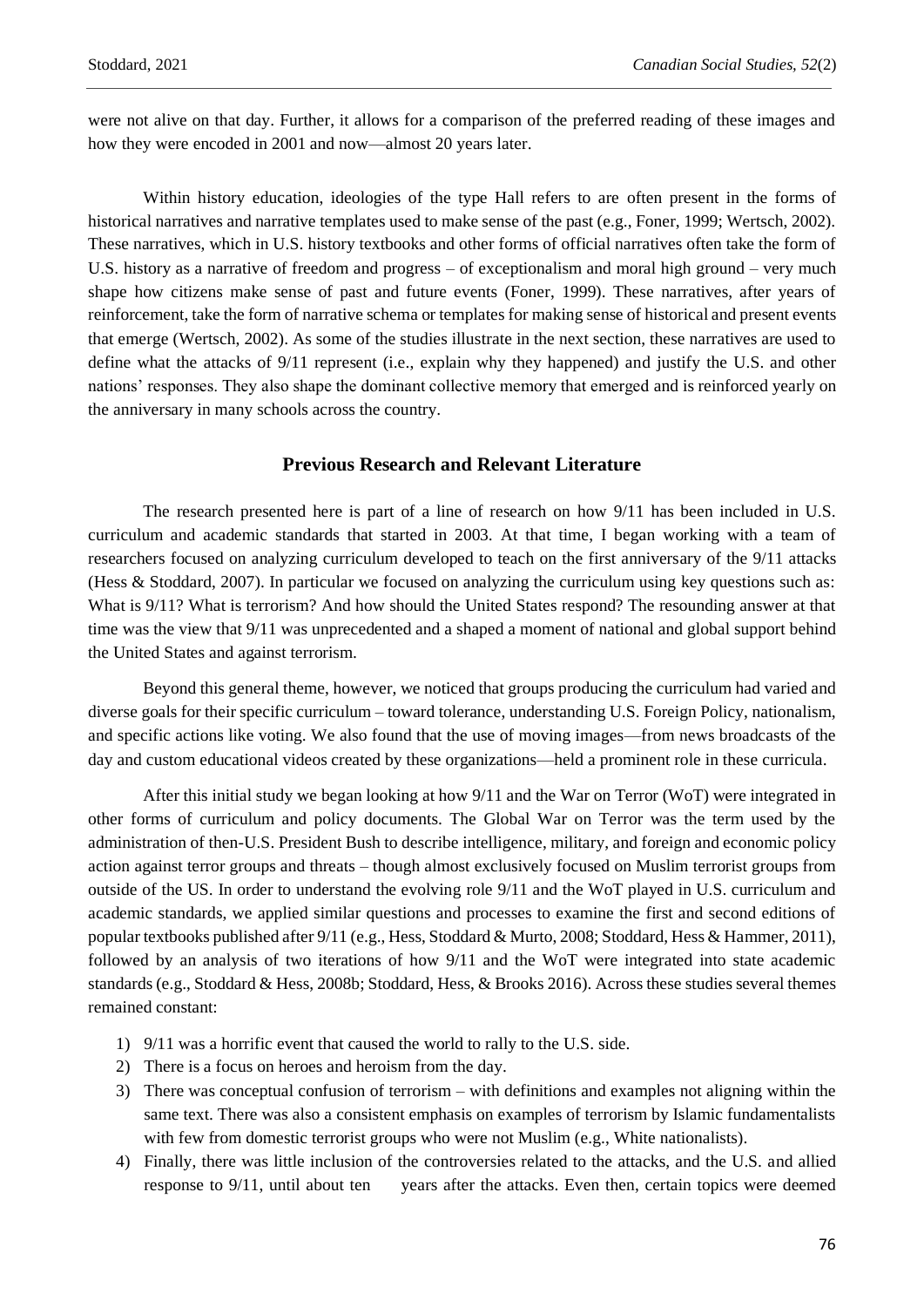controversial (e.g., Patriot Act) while others were not (e.g., evidence used to justify invasion of Iraq, Guantanamo Bay detainees).<sup>1</sup>

In the few studies done with young people in the years following the attacks, many similar themes arose among U.S. and Canadian youth as they were asked to make sense of the attacks and their significance. Levesque (2003), for example, found that the young Canadians he studied generally viewed the attacks of 9/11 as significant, but attributed the motivation behind the attacks to be a form of jealousy on the part of Muslims for perceived wealth and sophistication of the United States. However, Levesque found that students using more sophisticated historical reasoning were able to show a better understanding or empathetic views of Muslims (though still as Other), and also recognized that the motivation behind the attacks could be an attempt to raise global awareness of, or challenge to, U.S. imperialism and interventions in the Middle East.

In contrast to the views of young Canadian participants in Levesque's study of potential geopolitical reasoning behind the attacks and the significance, Schweber (2006) found that within a religious education setting young people viewed the attacks through narratives of Christianity to make sense of the attacks. Schweber also noted that through the prayers and discussions of the eighth-grade class she observed that using the narrative schema that God controls all that happens, even events like 9/11, led to a lack of belief in human agency and even the need to do good in the world. Schweber also makes the case that these eighth-graders are not alone but are representative of the large fundamentalist Christian demographic within the United States. In their eyes, 9/11 is a fundamentally religious event. Beyond the use of religious- based narrative frameworks, Schweber also noted that

The situation is hardly particular to fundamentalist Christian religious private schools… history education in U.S. public schools typically knits events into a narrative framework, and "not … just any old narrative," but into the "dominant narrative of U.S. history—the story of freedom and progress." (166–67)

The dominant narrative of 9/11 within the United States very much fit within the story of freedom and progress; as noted in the studies above, the perception for many was that the United States was attacked because Muslim terrorists hated their freedom and progress. The United States was attacked because of what it stood for – a quest for freedom – and not for its long history of political, military, and economic intervention in the Middle East. This narrative of Muslim terrorists and the spectacle of terrorism, most notably the replaying of an airliner crashing into an exploding building, fueled the notion that America was under attack and needed to take action (Kellner, 2006). This perception and representations of Muslims also reinforced notions of "good" and "bad" Muslims, with the Muslim as terrorist narrative used to justify policy decisions and military actions (Choudhury, 2006).

Beyond these initial studies of how young people made sense of 9/11, few studies examine what has been taught or learned about the events of 9/11 or WoT since. Therefore, we conducted a national survey of secondary teachers to understand how the events of 9/11 and the ensuing WoT are included in U.S. classrooms (Stoddard, 2019). From this survey, which was conducted in late Fall 2018 and included responses from 1047 secondary social studies teachers from across the United States, the themes outlined above remain consistent – even while the students being taught today have no memory of the actual events. The survey was conducted

<sup>&</sup>lt;sup>1</sup> The USA Patriot Act included provisions establishing the Department of Homeland Security and Travel Safety Administration (TSA) after 9/11 as well as more controversial programs such as electronic surveillance both in and out of the US. Other controversial topics related to 9/11 often missing from the curriculum was the evidence used by the US to justify the invasion of Iraq, namely that Iraq had chemical and biological weapons, and the use of CIA rendition sites and the US Naval Base at Guantanamo Bay, Cuba, as a site to detain indefinitely combatants captured as part of the Global War on Terror.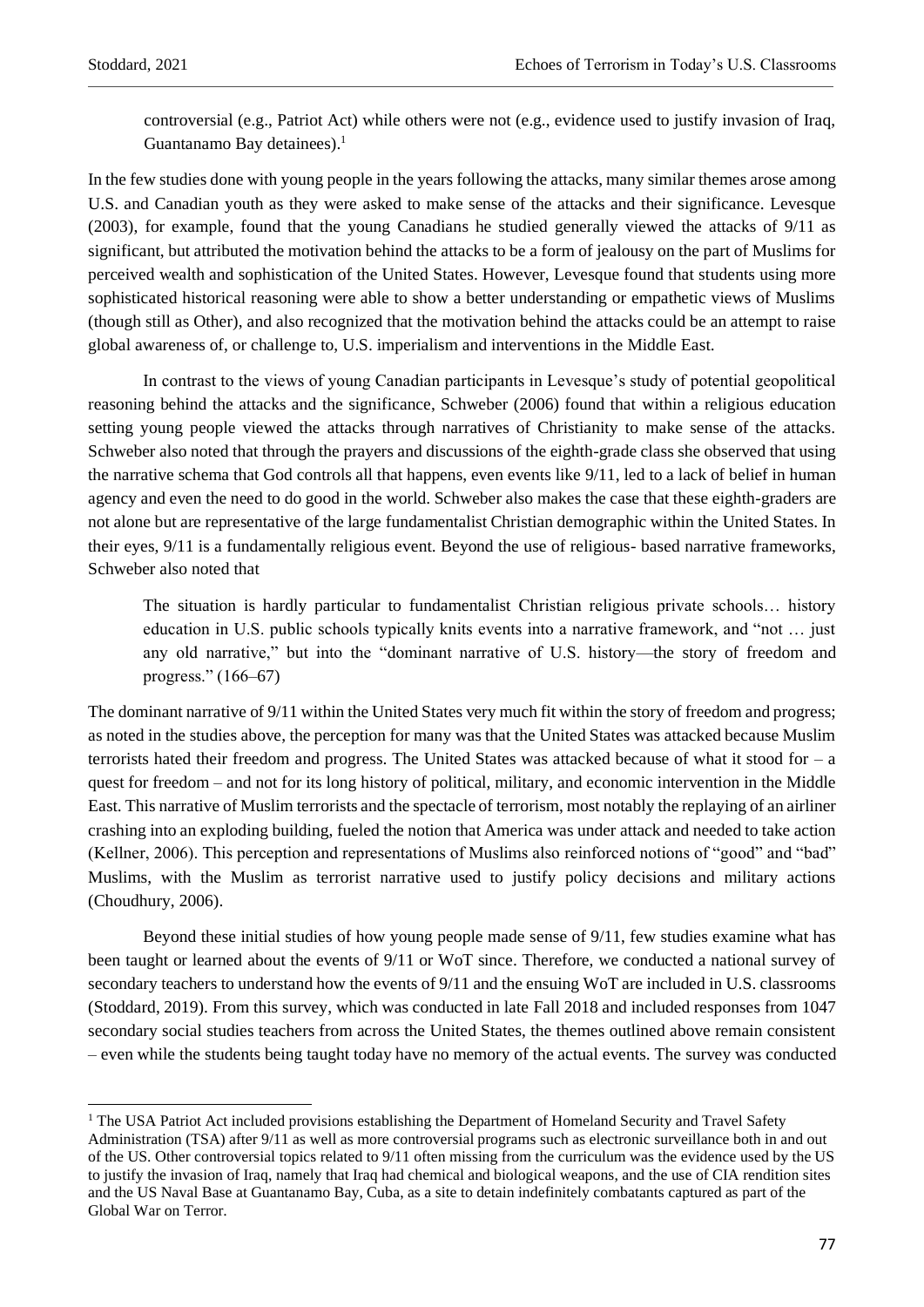using a random sample of 25,000 teachers who were recruited via email to complete an online survey. A subsample of 30 survey respondents were then invited to participate in a follow up phone interview to gain a deeper understanding of how they taught about 9/11 and the WoT and what challenges they faced.

In addition to the themes we observed, our findings illustrate what was actually being taught in U.S. classrooms, including:

- 1) That teachers overwhelmingly teach about these events on the day of the anniversary;
- 2) Key topics most often taught include the role of then President George W. Bush, al Qaeda and its leader, Osama bin Laden, and the locations of the attacks; and
- 3) Many other details of the attacks and WoT are largely missing most notably an analysis of events leading up to the attacks and controversial issues surrounding the invasion of Iraq, Guantanamo Bay detainees, and the role of the U.S. in the Middle East historically.

The narratives constructed and reinforced throughout these studies reinforce the dominant narrative of freedom and progress in U.S. history, and those details that may challenge this narrative are largely absent. The questions raised by this work, then, are what specific narratives are students encountering about 9/11 in U.S. classrooms – and what form are students encountering them in?

## **Echoes of Terrorism in U.S. Classrooms Through Moving Images**

What emerged in our survey results is a richer understanding of *how* teachers are engaging students in learning about 9/11 and the WoT, and what sources and representations are used most often. Overwhelmingly, 76% of our respondents reported using some kind of documentary or television footage in teaching about these events. This is almost 20% more than the next highest selected practice of talking about a current event in relation to the WoT (58%) or talking about their personal or a family experience related to 9/11 (49%). Teachers did report including a wide range of topics, including the concept of terrorism, Osama bin Laden, the sites attacked (e.g., WTC, the Pentagon, Shanksville, PA), and at least in U.S. history courses, emphasized the role of firefighters and first responders (68%). As part of teaching about the WoT, teachers reported including in some form the conflicts in Afghanistan and Iraq at a much higher rate than other more controversial aspects of the WoT, such as the rise of Islamophobia in the United States and the legal battles around detainees held at Guantanamo Bay.

As part of the survey, we collected data through open-ended items that asked respondents to share what films, literature, or other materials they use in teaching the events. These sources overwhelmingly reinforce the themes previously identified—such as the heroism of the day, the United States as victim, and the shock of the attacks. As the previous statistic might suggest, television news footage (e.g., *NBC, ABC*) from the day of the attacks and various documentary films made for the first to even the tenth anniversary dominate the list of sources (e.g., *9/11, 102 Minutes, The Boat Lift, The Man in the Red Bandana)*. What we also found from follow-up interviews with a small sample of the survey respondents is that the predominant way of engaging students on the anniversary of 9/11 each year (for teachers who were alive and teaching or in college at the time) was to attempt to relive their experiences watching these events unfold on screen. These teachers report wanting their students to feel what they felt that day and in the days that followed. Their goal in doing this was to help young people feel the shock and horror many people in the United States felt on the day of the attacks as they witnessed the events in the same way. It is important to note that while their goal is not to traumatize their students, these traumatic images can be unsettling and therefore should be accompanied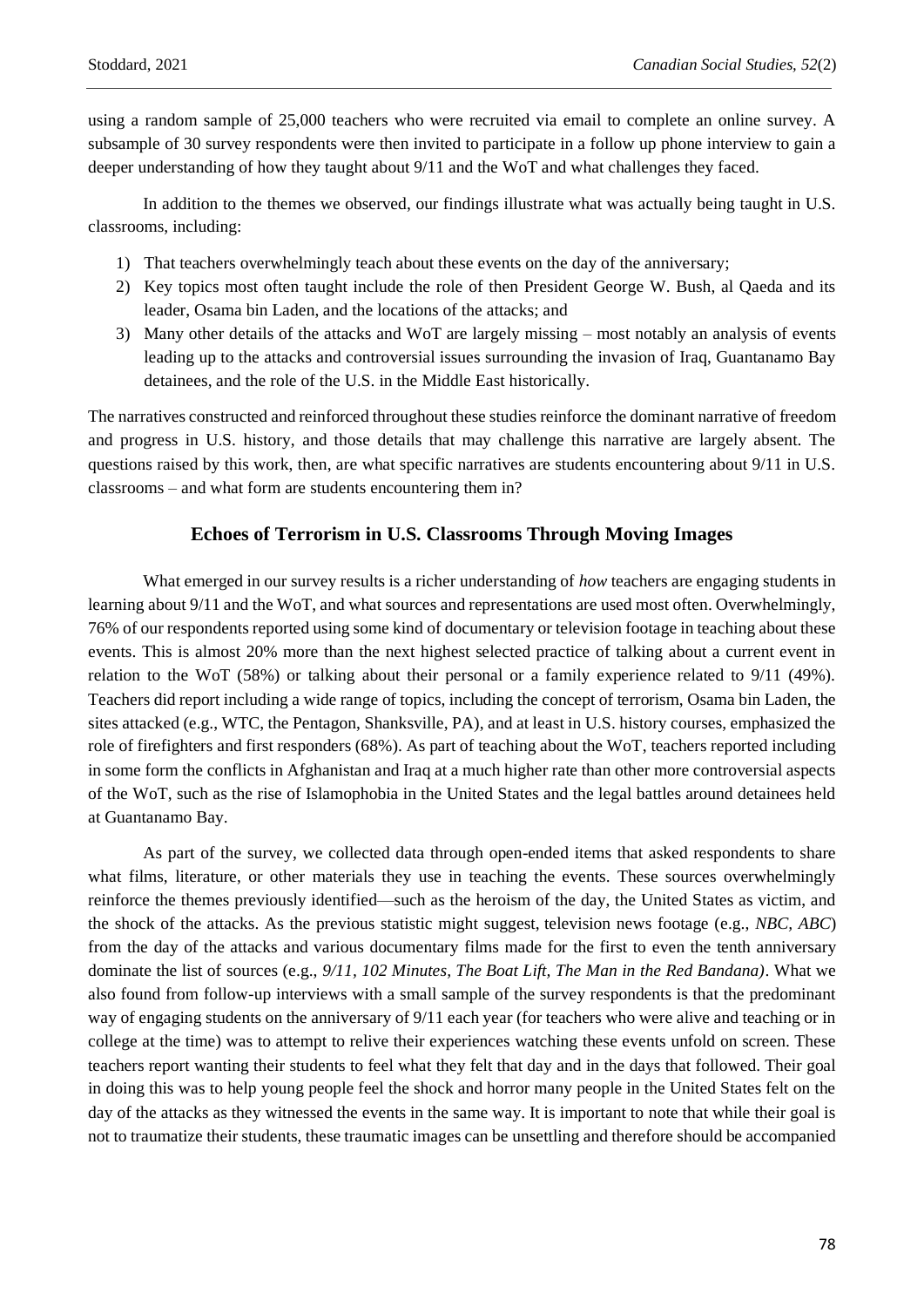by a space for discussion and reflection and to work through their emotional reaction to difficult knowledge<sup>2</sup> represented in these videos (Garrett, 2011; Zembylas, 2014).

Because this data was collected through open-ended items, it is difficult to discern the exact video or documentary being referred to in all cases as some simply reported "YouTube" or "CNN" or "History Channel." Others, however, identified specific episodes of the PBS Frontline series or specific documentaries produced by and shown on the History Channel. The vast majority of the respondents specifically referenced video material focused heavily on news coverage and other footage from the day of the attacks. Beyond the raw news footage that is available online from that day, numerous documentaries or television news specials that were produced for the first,  $10<sup>th</sup>$ , and  $15<sup>th</sup>$  anniversaries made up the majority of videos the teachers reported using.

Far fewer teachers reported using docudramas or historical feature films. Those identified most frequently include *Flight 93* (2006) *and The Flight that Fought Back* (2005), which told the story of passengers who attempted to take back control of United flight 93 as it headed toward Washington, DC and ended up crashing into a field near Shanksville, PA. The only other feature film identified by more than one teacher was *Extremely Loud and Incredibly Close* (2011). Other narrative documentary films that use 9/11 as a political subject to explore Bush administration policy (*Fahrenheit 9/11,* 2004) and as a subject of conspiracy theories (*Loose Change,* 2005) were also identified by more than one teacher. Given the relatively small number of teachers reporting to use these types of films, I focus my analysis here on the more commonly used videos that include documentary or news footage of the day of the attacks.

For the news and documentaries used to show the shock and horrors of the day, well over 100 respondents specifically identified a news network (e.g., NBC, ABC, CNN) or more generically a YouTube video from the day. Others identified specific documentaries or news specials produced and released for the first anniversary or one of the key anniversaries after (e.g.,  $10^{th}$ ,  $15^{th}$ ). It is likely that the 76% of U.S. History teacher respondents and over 50% of world history and civics teachers are using a video source that portrays the images of the day of the attacks, including the second plane hitting the World Trade Center, the towers on fire and potentially collapsing into a cloud of debris. It is difficult to know exactly how many of our respondents used particular films or videos as they were not required to identify a specific name and many included a descriptor but not the exact title. The four most frequently identified documentary films include:

- 1) *9/11* (2002), a film by the French Naudeaut brothers who were in New York making a film about probationary firefighters when the attacks occurred. The film interweaves the perspectives of NY firefighters from the day with street level footage of the attempts they made to save the World Trade Center (WTC) towers and those who worked there. Of note, the film includes one of the only recordings of the first plane hitting the WTC.
- 2) *102 Minutes that Changed America* (2008), a production from the History Channel that utilizes a large amount of footage captured on the streets of New York during the attacks and tells the story of those who experienced the attacks in the city.
- 3) *Inside 9-11* (2005), from National Geographic, is a two-episode program (4 hours total) that importantly includes the background and history of al Qaeda leading up to the events as part of Episode 1, and a more common focus on the events of the day as well as the experiences of firefighters and other heroes in Episode 2.
- 4) *America Remembers 9/11* (2002)*,* CNN production that focuses on the attacks and immediate aftermath with commentary provided by CNN anchors and journalists. This two-episode documentary

<sup>&</sup>lt;sup>2</sup> Difficult knowledge, as theorized by Deborah Britzman (1998) from a psychoanalytic frame refers to encounters with representations of social trauma, such as Anne Frank's diary.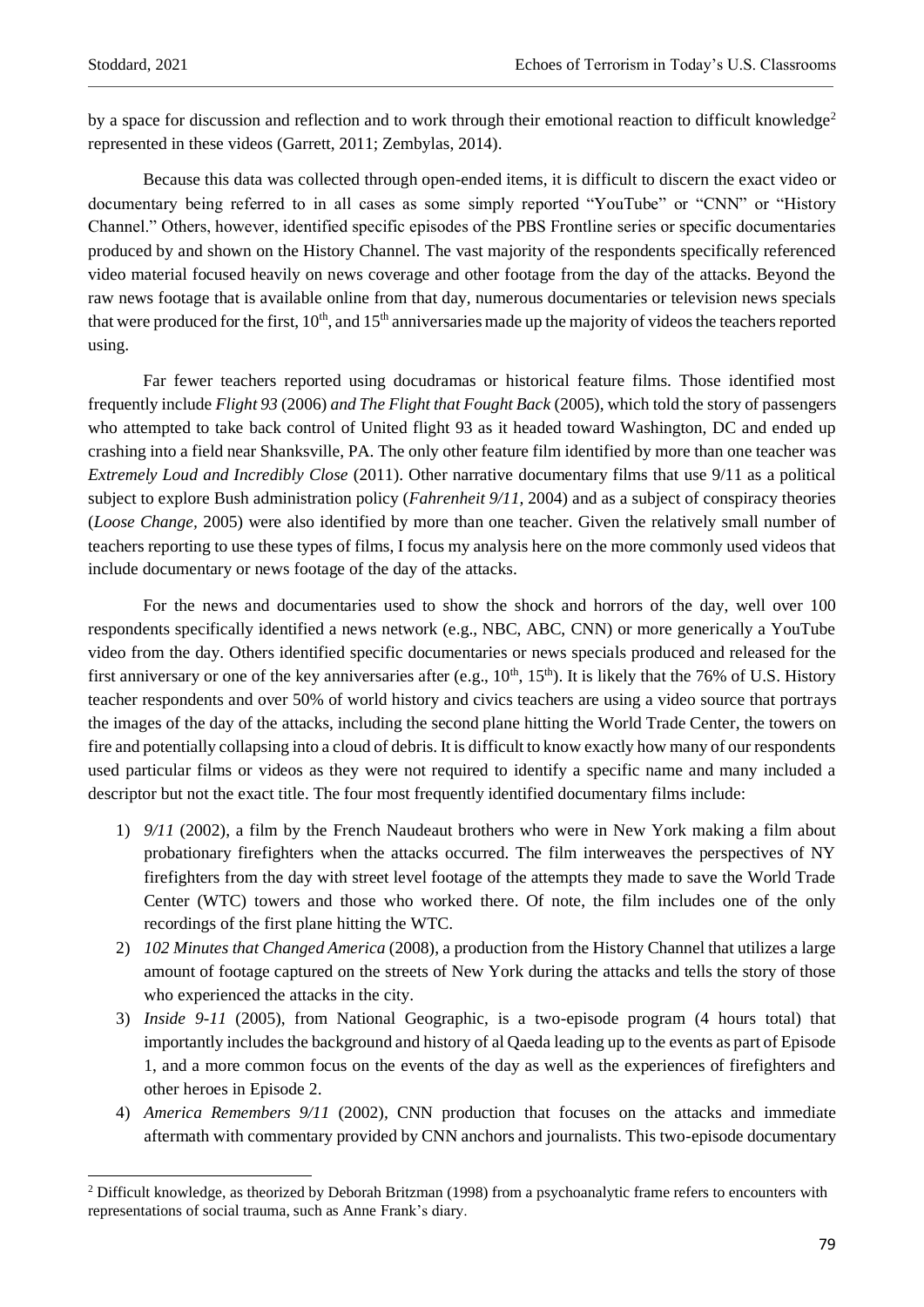includes minute by minute CNN coverage of the attacks with in-depth reporting of the days that followed.

These four specific films were identified between roughly 70 (*9/11)* to over 20 (*America Remembers 9/11*) times. However, given that only a portion of respondents gave us specific titles and others provided rough descriptors (e.g., CNN documentary) we can assume these specific titles are used even more broadly given their prominence in our study.

In addition to these films that focus on the day more broadly, two other films focused on specific incidents from that day. One, *The Man in the Red Bandana*, is a reference to either the longer documentary film (2017) or a shorter ESPN segment that was part of the Outside the Lines series (2016). Both tell the story of Wes Crowther, a young trader who worked in the WTC and who became well known as someone who made multiple trips to help workers make their way through smoke and blocked stairways to escape the building until he perished along with roughly 3,000 others. Another short film identified as a resource is the film *Boatlift* (2011). Boatlift is a short film about the role that ferries and other boats played to evacuate people from Manhattan after public transportation and the tunnels were shut down. The ferries and other boats assisted in evacuating thousands of people from Manhattan on 9/11. The film, narrated by actor Tom Hanks, has a particularly heroic narrative and tone.

#### **"Oh, it's beautiful, it's a great day, today is September 11 blah blah blah"**

Teachers who reported using the news footage or films gave us some indication of how and why they were being viewed and what the goals were. This data was collected from both open-ended items in the initial survey and through interviews with a small subset of our sample of respondents. What emerged was the clear finding that not only were the majority of teachers largely teaching about the events of 9/11 and the WoT largely on the day of the anniversary each year, but their main focus was a memorialization of these events and the desire to feel the same shock and horror they felt versus a deeper understanding of how these events have impacted their lives. As one teacher noted, he provides the context of the day and uses news footage starting in the moments before the first plane hits WTC Tower One and the anchors noting "it's beautiful, it's a great day" to illustrate how much of a shock the attack represented.

As students today do not have a direct memory of 9/11, teachers noted shifting how they taught about the events and the role that showing video from the day played in their instruction. One teacher we interviewed noted,

as we've gotten removed... I will say that topic ten years ago, when the kids were in grade school, and it scared them what they saw on TV, there was a lot more anger and hostility towards Middle Easterners. That has-that has changed quite a bit, but because they personally didn't see that happen that day.

Many teachers talked about sharing their own experiences on the day of the attacks, which focused on their own shock and horror as well as changes that occurred that students may not be aware of given their lack of memory of pre-2001. This included the role of the Transportation Safety Administration (TSA) and airport security in particular. Teachers who were students in 2001 also emphasized their experiences to try to make them relatable, including one teacher from Virginia who noted,

I share my experience with [students], because I was in 7th grade when September 11th happened. I let the students ask questions about my experience. And then, I tell them, all right, now your assignment, since we live so close to The Pentagon, go home, ask your parents where they were at in the world, what was going on with them, and what their experience for September 11th was.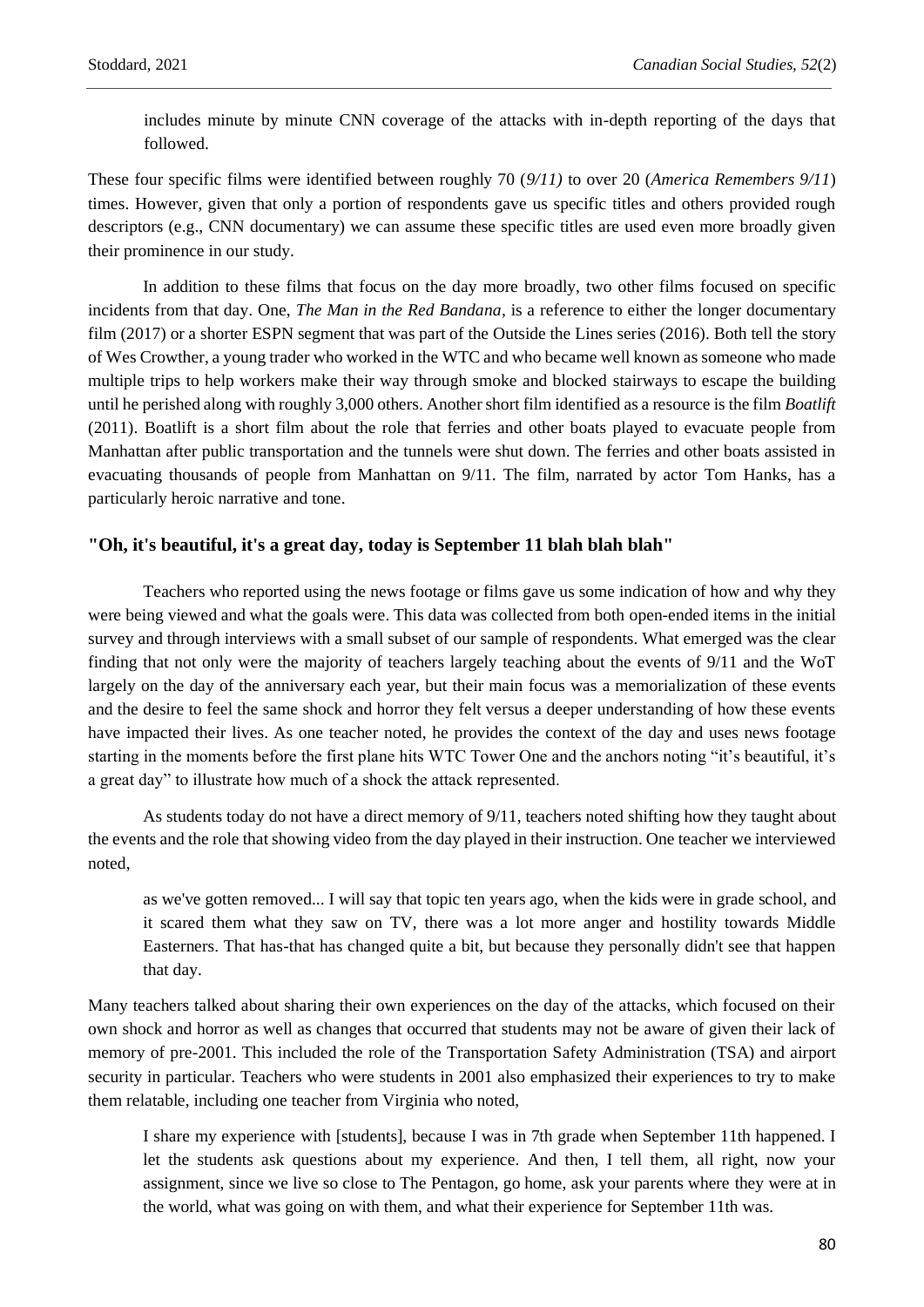While the majority of teachers we interviewed referred to using the news footage from  $9/11$  as a way to experience the day as a form of collective memory, others focused on a more critical approach to examining the news footage and other video accounts. For example, one teacher from Texas asked her students to look at footage from multiple networks from that day and other sources to examine the interpretations of what was going on during the attacks. She noted,

I have to be really careful and make sure that I find balanced information, and…I could do the bias, and we could look at things from different networks and see, okay, well what's the slant on this one? What's the slant on the other? But I really do have to bring in more articles written... newspaper articles, other material [in addition to the news footage].

Other teachers we interviewed noted that their schools still have a memorial ceremony on the anniversary of the attacks or play a tribute video school wide. While many of the teachers we talked with described different ways that they integrated the events of 9/11 in their curriculum (e.g., as part of a unit on the Middle East), there was a consistent emphasis on engaging students in the events on the day of the anniversary in the schools where they taught. These activities often included teachers sharing their personal experiences and memories of that, and the use of videos of the attacks or other sources to memorialize the events. So, with this intense focus on the events of the day viewed through news media and documentary footage, and the continued emphasis on 9/11 as a memorial as well as historical event, I focus on media that represent these moments using Hall's (1980) interpretive framework of encoding and decoding to explore the intended readings twenty years ago and how this might be decoded in the present. In particular, I juxtapose the news footage from 2001, viewed by many Americans and others around the world, with a widely viewed documentary released in 2002 that illustrates how the story of 9/11 was ensconced in narratives that still dominate this history today in U.S. classrooms.

### **Encoding and Decoding on 9/11 and One Year Later**

In order to understand how people in the United States may have read the events of 9/11, at least the vast majority whose witnessing of the events were on national television, I first present an analysis and synopsis of the extended coverage provided by NBC on the morning of 9/11. What unfolds is not only the shock and horror of the day but the emerging narrative of what 9/11 is, as well as important details that were lost in that dominant narrative and in U.S. classrooms.

#### *"This is so shocking…"*

When watching the opening segment of NBC's top-rated morning news show, the Today Show, on the morning of September 11, 2001 the top stories included the possible return of basketball superstar Michael Jordan to the NBA, an unmanned surveillance plane being shot down in Iraq's no-fly zone, and the discussion of the U.S. Presidential Election from 2000 that was finally decided by the U.S. Supreme Court as recounts were ongoing in the state of Florida. On a lighter note, anchor Katie Couric and comedian Tracy Ulman discussed whether or not Couric wore thong underwear and Couric also conducted an interview with singer Harry Belafonte.

At 8:45 a.m., as Couric wraps up her interview with Belafonte they move to a commercial break with a quick pan of the crowd outside of their Manhattan studio. As they pan, you see a Today Show staffer quickly look up as they see and hear something that takes place further down the island of Manhattan. At this moment a large airliner is flown directly into One WTC. As they come back from break, co-anchor Matt Lauer breaks away from his interview of a book author at 8:51 and alerts the audience of the emerging story of a plane hitting the WTC. While the early moments of coverage – which includes a stable image of the two Trade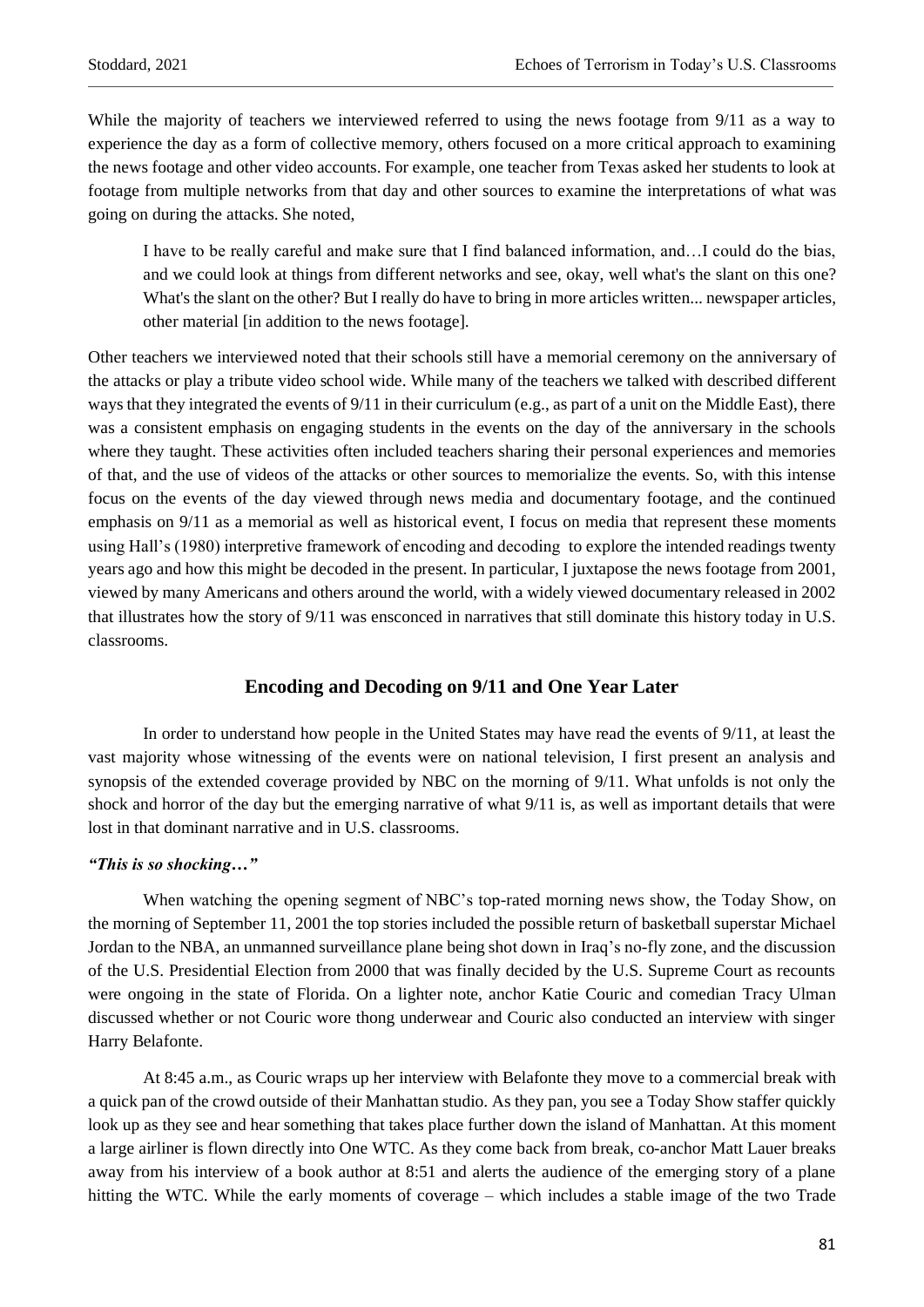Center towers from the NBC building in Midtown – include an attempt to figure out what happened and descriptions of the shock from people on ground calling in, by 9:01, Matt Lauer brings up the previous terrorist attack on the tower in 1993 and asks "was this purely an accident or could this have been an intentional act"?

Moments later, at 9:03 as they talk with an NBC producer who lives near the tower, the producer gasps out as the second plane hits the other tower, Two WTC. A large fireball could be seen on the camera feed focused on the towers which had been running constant since soon after the first plane hit. Couric calmly states what many people across the United States are thinking as they watch these events unfold on their televisions – "this is so shocking." Lauer agrees, noting "this is the most shocking video I have ever seen" as they replay the 2nd plane flying into the second tower and then notes more assuredly at 9:05: "Now you have to move from talk about the possibility of an accident to something deliberate that has happened here." By 9:15, there is a report of the planes being hijacked and by 9:17, a more detailed reference to the 1993 bombing of the WTC is included, followed by a reporter from the Pentagon saying that the intelligence community is stating that there were no credible threats of hijacked planes or a terrorist attacks.

Over the next twenty minutes the anchors share reports as they stream in from reporters and U.S. officials on the phone. One report was from a call a reporter had with an employee inside the firm Cantor Fitzgerald in the WTC. When asked what is happening, the employee replied, "we're [blanking] dying - that is what is happening…" The first mention of Osama bin Laden occurs at 9:33, along with the statement "who as far as we know at this minute that he is in Afghanistan," and further reference to previous terrorist attacks by al Qaeda are referenced by 9:40. Moments later, they interrupt and go back to Jim Miklaszewski at the Pentagon who describes what he believes was some kind of explosion at the Pentagon, which is later confirmed to be a third plane. As helicopters fly by, Miklaszewski says, "I am getting a little nervous when I hear an aircraft go by."

By 9:50, U.S. air traffic is shut down and international flights from Europe are being diverted primarily to Canada. Less than ten minutes later, at 9:59, Two WTC collapses live on camera. By 10:05, Osama bin Laden and his network are identified as key suspects, as "the one terror leader who could pull off this kind of attack…" though reporters note, "but it's far too early to be certain." Soon, reports are in that the President and Air Force One are headed back from Florida with an Air Force escort, even while at 10:25 there is a report of an additional hijacked plane headed to Washington, DC with people there being ordered to find shelter (this was later known to be United flight 93 that crashed in Pennsylvania). At 10:29, One WTC collapses and southern Manhattan is enveloped in smoke, debris, and dust. Veteran news anchor Tom Brokaw, who has now joined the Today Show, deliberately states, "The profile of Manhattan has been changed; there has been a declaration of war by terrorists on the U.S." Watching the live broadcast from NBC [or another network], which many of our teachers reported doing in some form, gives a literal bird's-eye view on the events unfolding, while a narrative of terrorism and the likely suspects emerges. Within the period of two hours, U.S. audiences watching the Today Show went from a conversation about Katie Couric's underwear to the collapse of key symbols of New York and American capitalism in the form of the WTC Towers. Government officials and veteran broadcasters essentially issued a declaration of war on the terrorists [and bin Laden in particular]. The encoding of these events occurs in a context of known terrorist threats, given the previous events in the 1990s attributed to al Qaeda affiliates and within the narrative of America as "the strongest nation in the world."

Millions in the United States experienced the shock of the New York anchors and reporters as they watched the events unfold live – even if they were thousands of miles away watching it on TV. As the coverage continues, the focus shifts to firefighters and rescue personnel and the narrative shifts to the lives lost and heroes who emerge from the story in lower Manhattan. While you see narratives emphasizing nationalism and U.S. exceptionalism emerge, you are also exposed to the anchors talking about terrorist events leading up to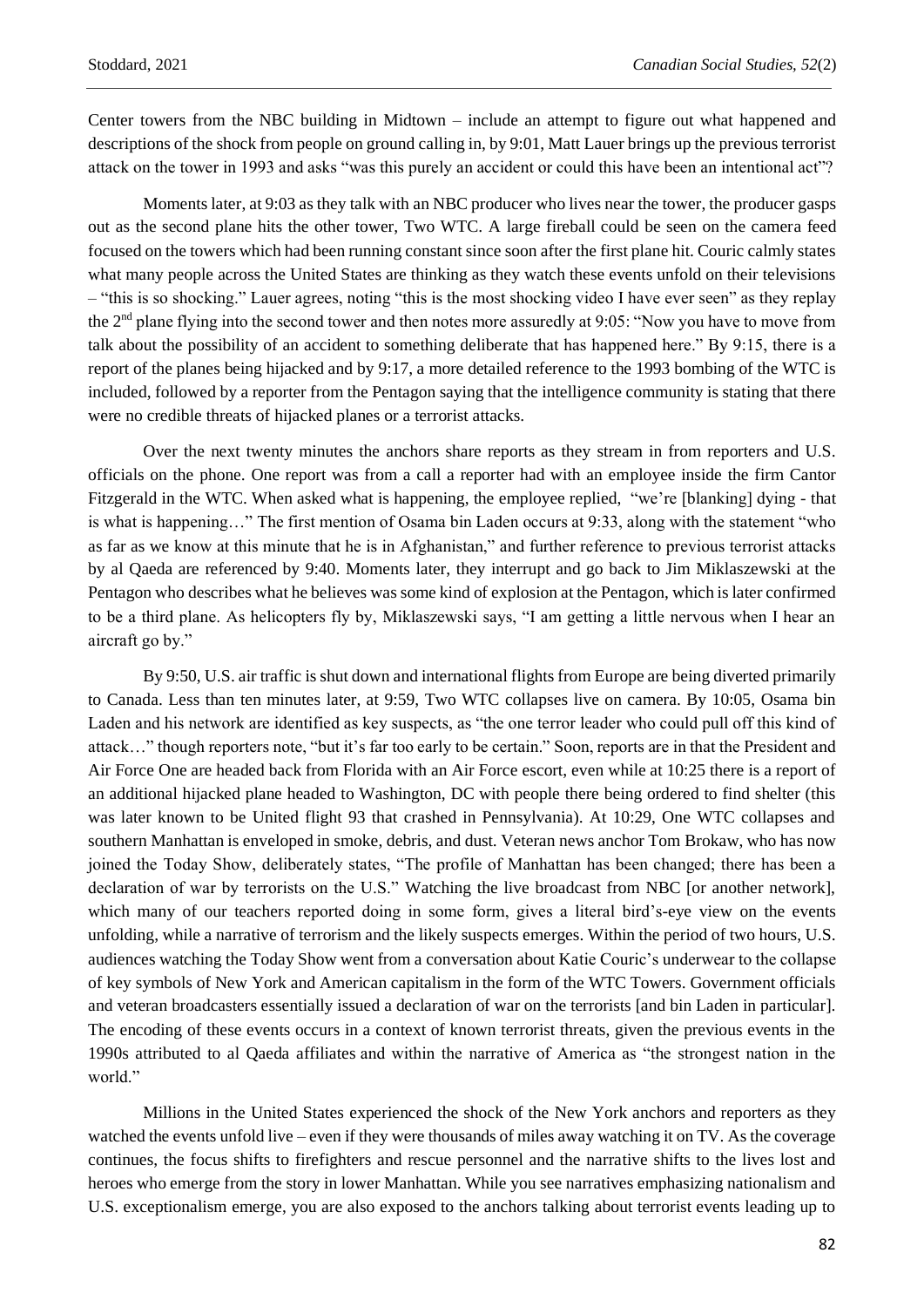9/11, comparisons to domestic terrorism and the Murrah Federal Building bombing in Oklahoma City in particular, and the potential implications for airport security and additional surveillance of foreign nationals in the United States in particular. However, all you see on the screen for hours while this dialogue plays out is the camera feed focused on the WTC towers and then the rubble and dust in the place where they stood. Less than three hours after the first tower was hit, a picture of Osama bin Laden was broadcast across the United States and world. In addition to his picture are reports that he had declared there would be a major attack on a U.S. target three weeks before 9/11 and that he was thought to be in Afghanistan. Bin Laden's image and the reports of his whereabouts are projected in front of a background of thick smoke billowing from the WTC site. At 10:50 am, roughly two hours after the first plane hit, Tom Brokaw proclaims, "The United State will change as a result of all of this…"

In these approximately four hours of coverage, the Today Show hosts and their experts do a better job than textbooks almost 20 years later do in describing key aspects of the events. These include placing the attacks in the context of the growing threat of global terrorism by al Qaeda and Osama bin Laden, the role that Afghanistan's ruling Taliban played in given this group a safe haven, and by placing the attacks in the context of other domestic and international terrorist attacks (e.g., Oklahoma City).

#### **9/11: Echoes of Terrorism**

By comparison to the news footage, our second most widely viewed film, *9/11* (2002), is anything but a bird's-eye view. This film uses footage captured primarily on the day of the attacks along with interviews of those who were there. First released six months after the attacks, *9/11* provides a street-level view and helps to cement the focus on New York firefighters and emergency personnel as heroes. Made by French filmmakers and their NYC firefighter partner, who had gained access to follow NY probationary firefighters who were assigned to a station near the WTC, 9/11 accounts for the experiences of these emergency personnel and adds a layer of shock and horror as those near the towers experienced. The film includes one of the few recordings of the first plane flying through Manhattan aimed at One WTC as one of the filmmakers was on a call with their firefighters near the towers and happened to turn his camera on as he heard and saw the plane flying by. This film shows the horrors and shock of the day and has a higher level of encoding narratives than the news broadcast from the day. These filmmakers had their own experiences in the dust and debris – and directly witnessed the collapse of the towers that led to the death of many of the firefighter colleagues. Those experiences are deeply encoded in the film. *9/11* is narrated by Jim Hannon, former firefighter and filmmaker, as well as the Naudet brothers, who filmed the action.

If the Today Show coverage provided the opportunity for inquiry (and possibly fed conspiracy theories), the intended reading of films such as 9/11 is steeped in the dominant national collective memory of the events of 9/11. It starts with Hannon, who is also a firefighter from Ladder 1, the unit the filmmakers were following and located just seven blocks from the WTC, stating "Nobody...nobody expected September 11<sup>th</sup>." Seconds after this statement, you see the reaction on the ground of people running from the buildings as the first plane struck, and then Ladder 1 firefighters moving into position inside One WTC. Immediately, the narrative is set that the attack was unexpected and unprecedented and cemented the emphasis on heroism of the firefighters and other emergency personnel who responded to the WTC. The story follows Tony, a probie, or probationary fireman, who started with Ladder 1 in the summer of 2001.

The production of 9/11 is more sentimental, with Tony portrayed as an innocent young firefighter. The segment of the film prior to September 11<sup>th</sup> uses soft music and shows Tony learning how to be a NYFD firefighter. Footage prior to the attacks show the French filmmakers making dinner for the station and making inroads at getting accepted into the stationhouse. On a routine call inspecting a gas leak on the morning of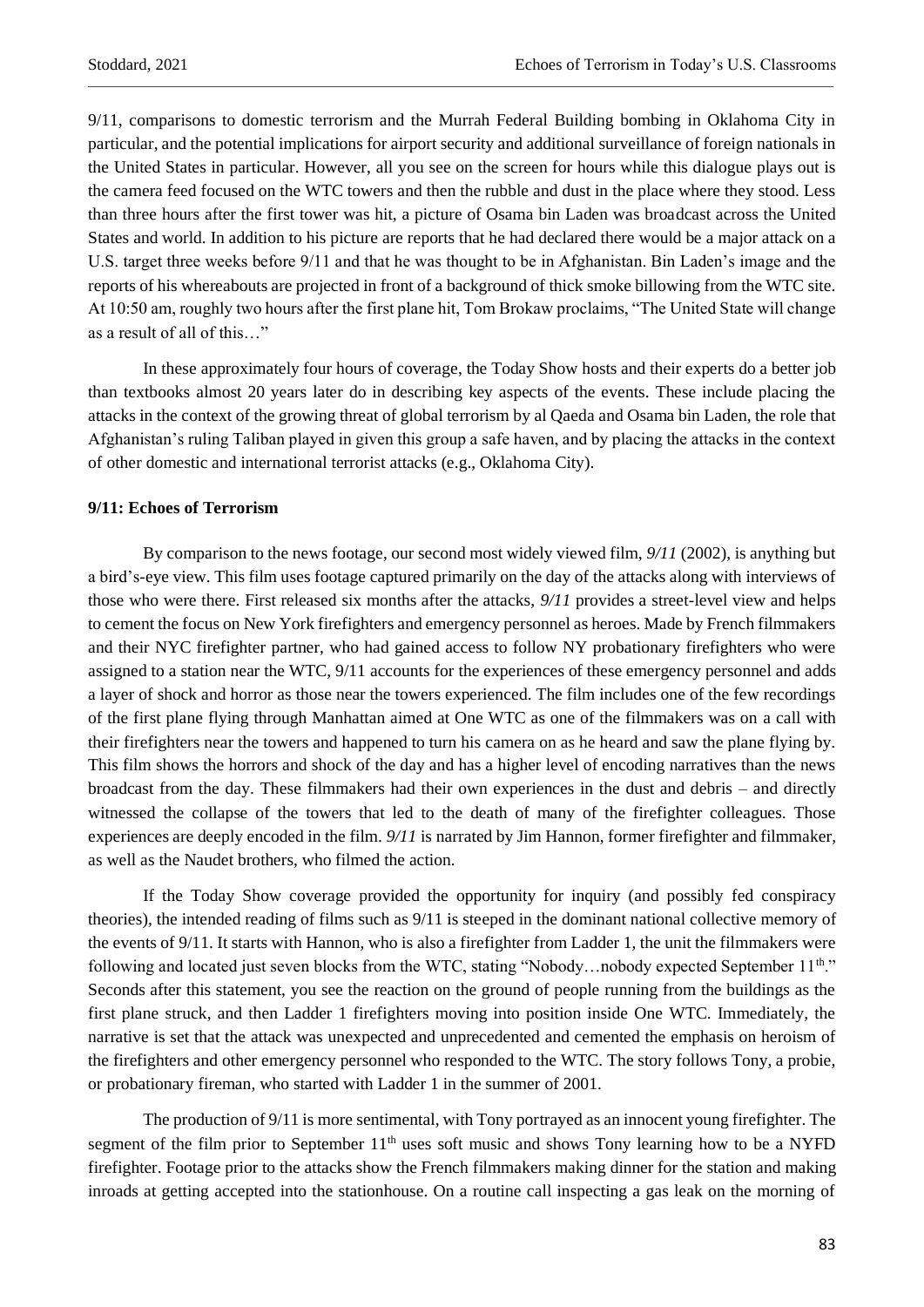9/11, one of the cameramen happened to be filming as the first plane went overhead. Their camera captures the first plane crashing into One WTC from only several blocks away. The inclusion of first-person perspectives of the firefighting command and firefighters organizing from the WTC lobby highlights the challenges of the day. Elevators were out of commission, jet fuel poured down the shafts spreading the fire, and crews had to go up 80 stories with 60 plus pounds of gear just to get to the fire and start working.

Far more so than the Today Show coverage, the footage from 9/11 captures the chaos and horror from the streets. One cameraman is filming the reaction of people on the streets as the second plane hits. The other is in the lobby of One WTC filming debris through the windows as it falls after Two WTC is hit. What is truly compelling about the footage in the lobbies is how calmly the firefighters and in particular the commanders are while giving orders and trying to get their crews in position to put the fire out—and the belief that they could do it. Even when the lobby of One WTC is filled with dust, smoke and debris after Two WTC collapses, and the cameraman turns on his light to help everyone see the lobby area and wipes off his lens, the firefighter leadership is shown through a thick layer of dust and smoke ordering all firefighters to get out of the building. Here the film reinforces the horror faced by those on the ground as they realized the other tower has collapsed. Everything and everyone is covered in thick layers of dust. The film highlights the communications failures from the day—the challenges of communications—as cellular networks failed and the dust and debris limited radio traffic.

The toll on the firefighters is documented through this unique perspective on the events. As firefighters start to work their way back to the firehall after the collapse, you see them hugging and happy to see each other alive, and you see some collapsing or throwing up in a garbage can because of exhaustion and exposure to dust and debris. Shockingly, given the losses of the day—including 343 NY Fire Department members—all members of their firehall survived. This may be because they were one of the first units on the scene and were in the first tower to be hit until the mayday call went out to evacuate after Two WTC collapsed.

In the interview footage with these surviving firemen, the narrative of the day as it largely appears in classrooms is cemented. The narrator, filmmaker Hanlon states, "there is so much that we did not know that day—who attacked us and why," in stark contrast to the newscasts attempts to answer those exact questions throughout the day. The film strikes a solemn and reflective tone, in its use of slow motion video and soundtrack in particular. It does not give the rousing nationalistic fervor some other 9/11 films do, but does feed into narratives that persist in curriculum and classrooms. As the firemen begin to work 12 hour shifts in support of the rescue and then recovery modes, our narrator states, "I just realized how evil evil could be." The remainder of the film documents the impact of the attacks and attempts to find survivors and then highlights victims who have been emotionally, physically, and mentally harmed. Less than a year after the attacks, films such as  $9/11$  establish and reinforce the dominant collective narrative still presented in classrooms around the United States as the story of 9/11. This is a story that emphasizes the surprise and shock of the day, the heroism of firefighters and first responders, and the need for the United States to combat and destroy the threat of socalled evil Muslim terrorists.

# **Discussion and Implications**

The primary goal of the majority of the teachers we surveyed is to help students recognize the power of the events they witnessed in 2001, and to memorialize the losses of approximately 3000 people and the symbols of the WTC and Pentagon. News footage from the day and documentary films were viewed as the best medium to transmit this message and help students feel the way many teachers did in 2001. Decoding these films in today's context, as part of a one-day activity used to teach about and memorialize the victims of 9/11 would likely lead to reinforce several themes. First, that the United States was attacked without any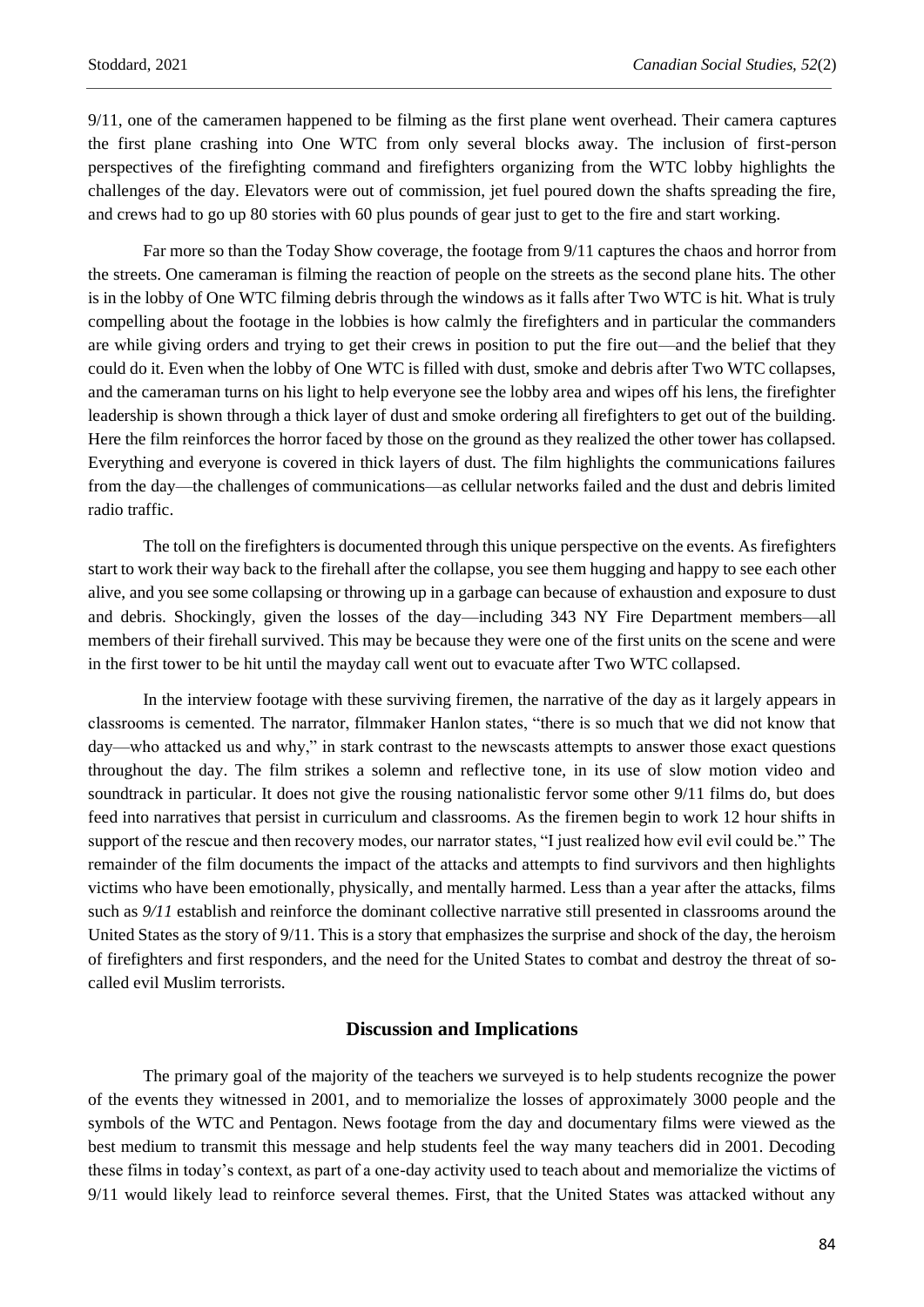provocation. Events such as terrorist attacks by al Qaeda should be taught alongside the role that the United States has played in Afghanistan and the Middle East historically. This is not to justify the attacks but to look at the events within the complex historical context. This is particularly important given the so-called Muslim travel ban attempted by the Trump administration, and its effects on students' views of Muslims in the United States (Yoder, 2020).

Second, the narrative that 9/11 would result in the United States declaring war on "evil" feeds into the national narrative of a quest for freedom and progress documented historically in the United States (Foner, 1998). As Journell (2018) and van Kessel (2017) note, this use of evil feeds the narrative of Muslims as terrorists and oversimplifies the context of terrorism and actions of terrorists. This narrative is played out in *9/11* in particular as the film follows a naïve and innocent probie firefighter as he experiences an unprovoked and unwarranted attack by an "evil" group that cost 3,000 U.S. lives—an attack that will provoke the U.S. to act from its moral high ground. If teachers use a film such as *9/11*, given it provides little to no historical context of 9/11 or of terrorism in general, students should explore the concept of evil and students' beliefs about it, as they risk reinforcing rather than challenging students' beliefs about the association of Muslims as terrorists and Muslims as inherently evil.

Third, the themes of these films focus on the traumatic impact of the day on many people across the United States and the world. Many teachers want students to feel some of what they felt that day. Using images and video in this way can be a method for engaging into an event or topic—to use emotion to engage in inquiry or the recognition of peoples' experiences in the past that results in some form of action. As Zembylas (2014) notes, using traumatic imagery in this way can also lead to empty sympathy that is performative, rather than developing understanding or taking action as a result. Without thoughtful debrief, engagement in context, and allowing space for students to work through their reactions to the traumatic imagery from 9/11, the goals of memorialization or using 9/11 as a way to help students consider issues today of continued conflict, or the need for tolerance, may lead to the opposite. Without engaging thoughtfully in the traumatic events and images of 9/11 and those that have come after in the Middle East in particular, we risk reinforcing simplistic narratives of good (U.S.) vs evil (Muslim terrorists) rather than engaging students in a much more complex historical context and series of events.

The stereotypical and dominant portrayal of Muslims as terrorists in U.S. media, such as television and Hollywood films, has already firmly established and sustained this narrative (Ramji, 2005, 2016). It is also reinforced by some news organizations and by the portrayal of terrorism and 9/11 in secondary history textbooks (Journell, 2017; Saleem & Thomas, 2011). This ongoing narrative has then been weaponized in attempts by the former Trump administration in the United States to ban individuals from a select group of largely Muslim countries from entering the country (Corbin, 2017). To challenge this narrative, these representations must be questioned and more nuanced or alternative narratives and perspectives explored. Unfortunately, this likely cannot take place in a one-day lesson on the anniversary of the 9/11 attacks especially in a time when young people have no memory and little knowledge of these events.

However, we also know from our survey that many teachers report attempting to place these events in historical context (62% US History, 47% World History). World history teachers in particular reported also placing 9/11 as a global event within a broader international historical context (41%). Using clips in particular from the NBC live broadcast, teachers could engage students in identifying questions for generating inquiry while viewing. Doing this, even with selected excerpts of the video, could lead to questions about why the U.S. military was flying over Iraq, why the United States knew who bin Laden was and had been, to some degree, expecting a terrorist act by his organization; how 9/11 compares to domestic terrorism being committed by anti-government and White supremacist groups in the 1990s; and what the likely short-term and long-term actions and impacts may be in the U.S. and internationally (e.g., surveillance, airport security). They can also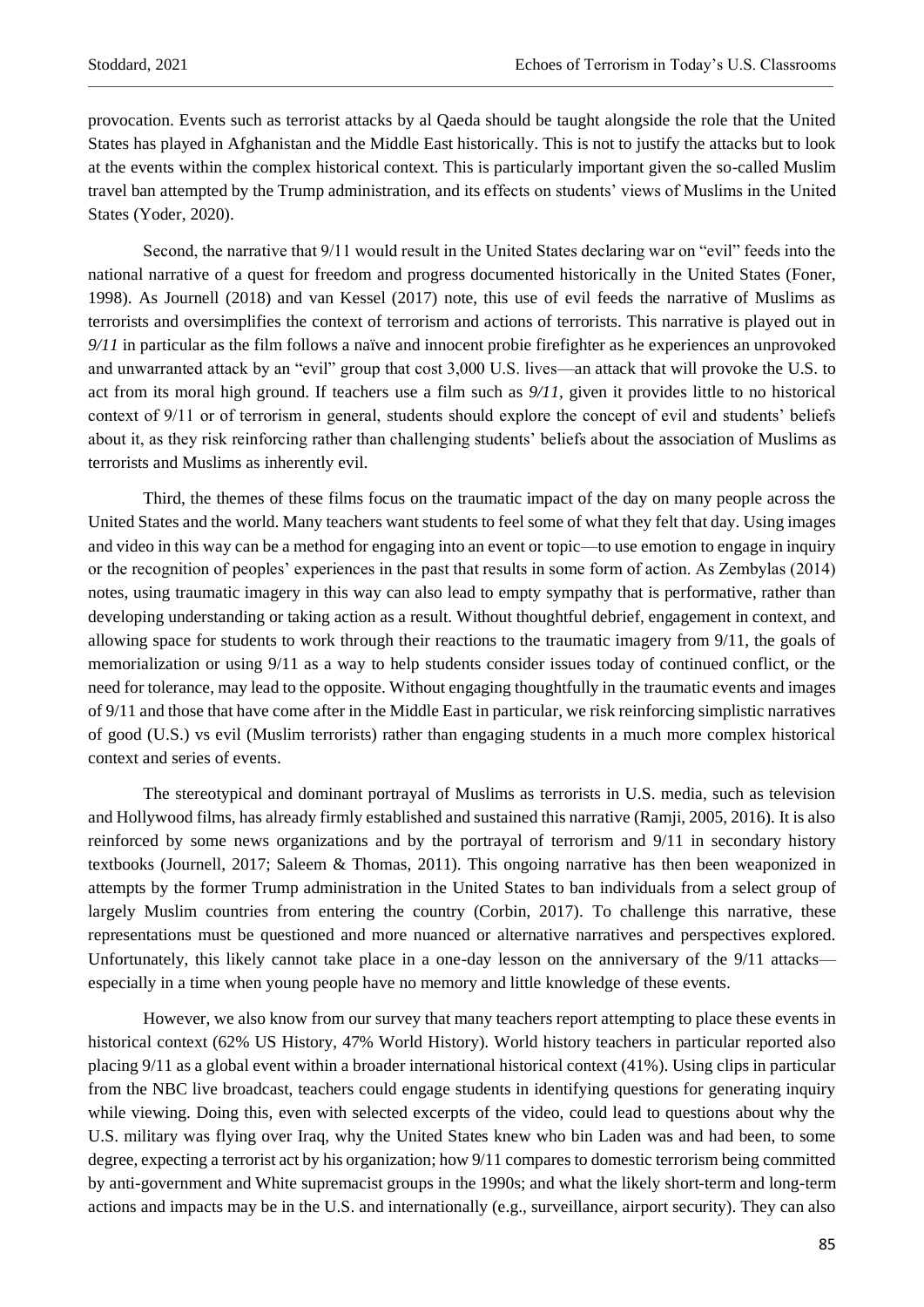use evidence on bin Laden, al Qaeda, and the terrorist attacks the group committed to examine how the ideologies these groups stand for are not those of Islam, nor Muslims in the U.S. or elsewhere in the world. Instead, they represent extreme ideological views resulting from long and complex histories of colonialism and imperialism, capitalism and the Cold War—largely political and not religious ideologies.

Films about historical events often tell us as much about the political and social moment of when they were produced than the history they portray (Stoddard, 2014); as such, using news or other documentary footage from the day of the attacks – pending it is not traumatic for students – makes some sense. As noted above, the historical context explored within that broadcast goes beyond many textbook sections on 9/11. However, framing this viewing within the narrative template of U.S. history and from the perspective of experiencing it as a witness in order to memorialize also frames the decoding. It is not just the ideologies of the intended read that matter but also the influences of time and distance from the events that may influence any decoding (Hall, 1985; Pillai, 1992)—essentially this decoding takes place as an echo to use the metaphor for this special issue. Echoes are always distorted and interpreted from the position of those who hear it and impacted by distance and direction.

It is for this reason that the *West Wing* example from the introduction may seem like they predicted that profiling of Muslims in the US, or the likelihood of increased surveillance after the September  $11<sup>th</sup>$  attacks. It may seem prophetic in 2021 to compare al Qaeda and other global fundamentalist groups with the Ku Klux Klan after the January  $6<sup>th</sup>$  assault on the Capital. However, when looked at historically and in the context of 2001, these connections could be - and were - made and debated after watching NBC's Today Show on the morning of September 11<sup>th,</sup> 2001.

# **Funding**

Funding for the survey study was provided by the September 11<sup>th</sup> Education Trust. Additional funding for the project was provided by William & Mary and the University of Wisconsin – Madison School of Education.

## **Acknowledgements**

The following faculty and graduate students have worked on some aspect of this study: Diana Hess, Paul Fitchett, Brian Gibbs, Catherine Mason Hammer, Brooks Henne, Taehan Kim, Amy Kuenker, Shannon Murto, Daniel Berman and Leila Walker.

#### **References**

- Abhasakun, T. (2017, April 1). *When you "look Muslim": Middle Eastern minorities also targets of anti-Muslim bigotry.* Conatus News[. https://conatusnews.com/when-you-look-muslim-middle-eastern](https://conatusnews.com/when-you-look-muslim-middle-eastern-minorities-too-are-targets-of-anti-muslim-bigotry/)[minorities-too-are-targets-of-anti-muslim-bigotry/](https://conatusnews.com/when-you-look-muslim-middle-eastern-minorities-too-are-targets-of-anti-muslim-bigotry/)
- Britzman, D. (1998). *Lost subjects, contested objects: Toward a psychoanalytic inquiry of learning*. SUNY Press.
- Choudhury, C. A. (2006). Terrorists & Muslims: The construction, performance and regulation of Muslim identities in the post-9/11 United States. *Rutgers Journal of Law and Religion, 7*(3), 1–67.
- Corbin, C. M. (2017). Terrorists are always Muslim but never white: At the intersection of critical race theory and propaganda. *Fordham L. Review*, *86(1)*, 455–485
- Foner, E. (1999). *The story of American freedom*. WW Norton & Company.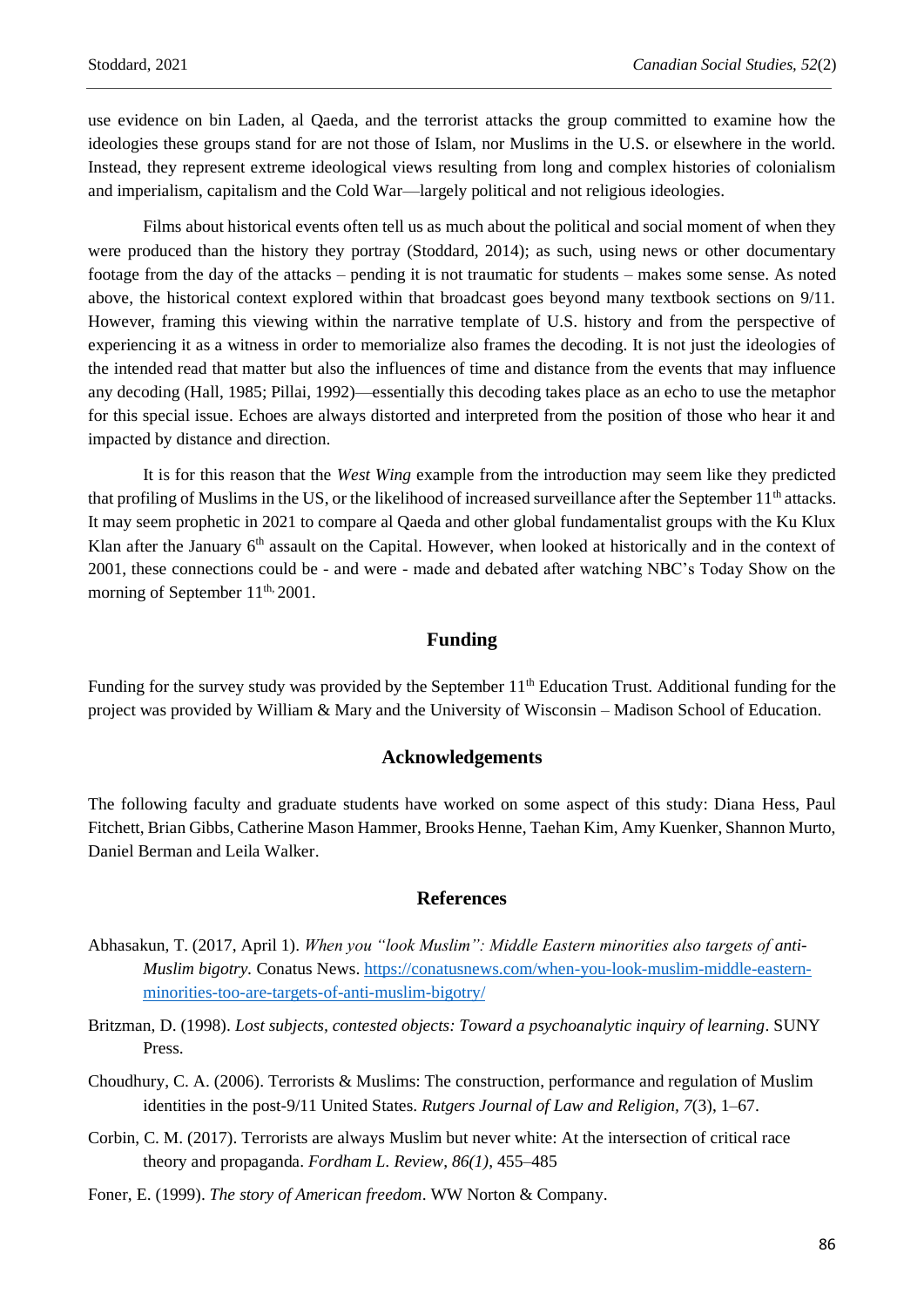- Garrett, H. J. (2011). The routing and re-routing of difficult knowledge: Social studies teachers encounter When the Levees Broke. *Theory & Research in Social Education*, *39*(3), 320–347. <https://doi.org/10.1080/00933104.2011.10473458>
- Hall, S. (1980). Encoding/decoding. In S. Hall, D., Hobson, A., Love, and P. Willis (Eds.), *Culture, Media, Language* (pp. 128–38). Hutchinson.
- Hall, S. (1982). The rediscovery of "ideology": Return of the repressed in media studies. In M. Gurevitch, T. Bennett, J. Curran, & J. Woollacott (Eds.), *Culture, society and the media* (pp. 56-90)*.* Methuen.
- Hall, S. (1985). Significance, representation, ideology: Althusser and the post-structuralist debates. *Critical Studies in Mass Communication, 2(1),* 91–114.
- Hall, S. (1996). The West and the rest: Discourse and power. In S. Hall, D. Held, D. Hubert, & K. Thompson (Eds.), *Modernity: An introduction to modern societies* (pp. 184–224)*.* Blackwell.
- Hanlon, J., Naudet, G., and Naudet, J. (Directors). (2002). *9/11*. CBS.
- Hess, D. E. (2009). *Controversy in the classroom: The democratic power of discussion*. Routledge.
- Hess, D. & Stoddard, J. (2007). 9/11 and terrorism: "The ultimate teachable moment" in textbooks and supplemental curricula. *Social Education, 71*(5), 231–236.
- Hess, D., Stoddard, J. & Murto, S. (2008). Examining the Treatment of 9/11 and Terrorism in High School Textbooks. In J. Bixby & J. Pace (Eds.) *Educating Democratic Citizens in Troubled Times: Qualitative Studies of Current Efforts* (pp. 192–226). SUNY Press.
- Journell, W. (2018). Terrorism. In D. G. Krutka, A. M. Whitlock, and M. E. Helmsing (Eds.), *Keywords in the social studies: Concepts & conversations* (pp. 217–229). Peter Lang.
- Kellner, D. (2004). 9/11, spectacles of terror, and media manipulation. *Critical Discourse* Studies, 1(1) 41– 64[. https://doi.org/10.1080/17405900410001674515](https://doi.org/10.1080/17405900410001674515)
- Lévesque, S. (2003). "Bin Laden is responsible; it was shown on tape": Canadian high school students' historical understanding of terrorism, *Theory & Research in Social Education*, 31(2), 174–202. <https://doi/10.1080/00933104.2003.10473221>
- Pillai, P. (1992). Rereading Stuart Hall's Encoding/Decoding Model, *Communication Theory*, 2 (3), 221– 233.<https://doi.org/10.1111/j.1468-2885.1992.tb00040.x>
- Ramji, R. (2005). From Navy Seals to *The Siege*: Getting to know the Muslim terrorist, Hollywood style. *Journal of Religion & Film*, *9(*2), Article 6.
- Ramji, R. (2016). Examining the critical role American popular film continues to play in maintaining the Muslim terrorist image, Post 9/11. *Journal of Religion & Film*, *20*(1), Article 4.
- Roose, K., (March 4, 2021). *What Is QAnon, the viral pro-Trump conspiracy theory?* The New York Times*.* <https://www.nytimes.com/article/what-is-qanon.html>
- Saleem, M. M., & Thomas, M. K. (2011). The reporting of the September 11th terrorist attacks in American social studies textbooks: A Muslim perspective. *The High School Journal, 95(1)*, 15–33.
- Schweber, S. (2006). Fundamentally 9/11: The fashioning of collective memory in a Christian school. *American Journal of Education*, *112*(3), 392–417. <http://www.doi.org/10.1086/500714>
- Sorkin, A. (Producer) and Misiano, C. (Director). (2001, October 3). *The West Wing: Isaac and Ishmael*  [Television Broadcast]*.* Warner Bros.